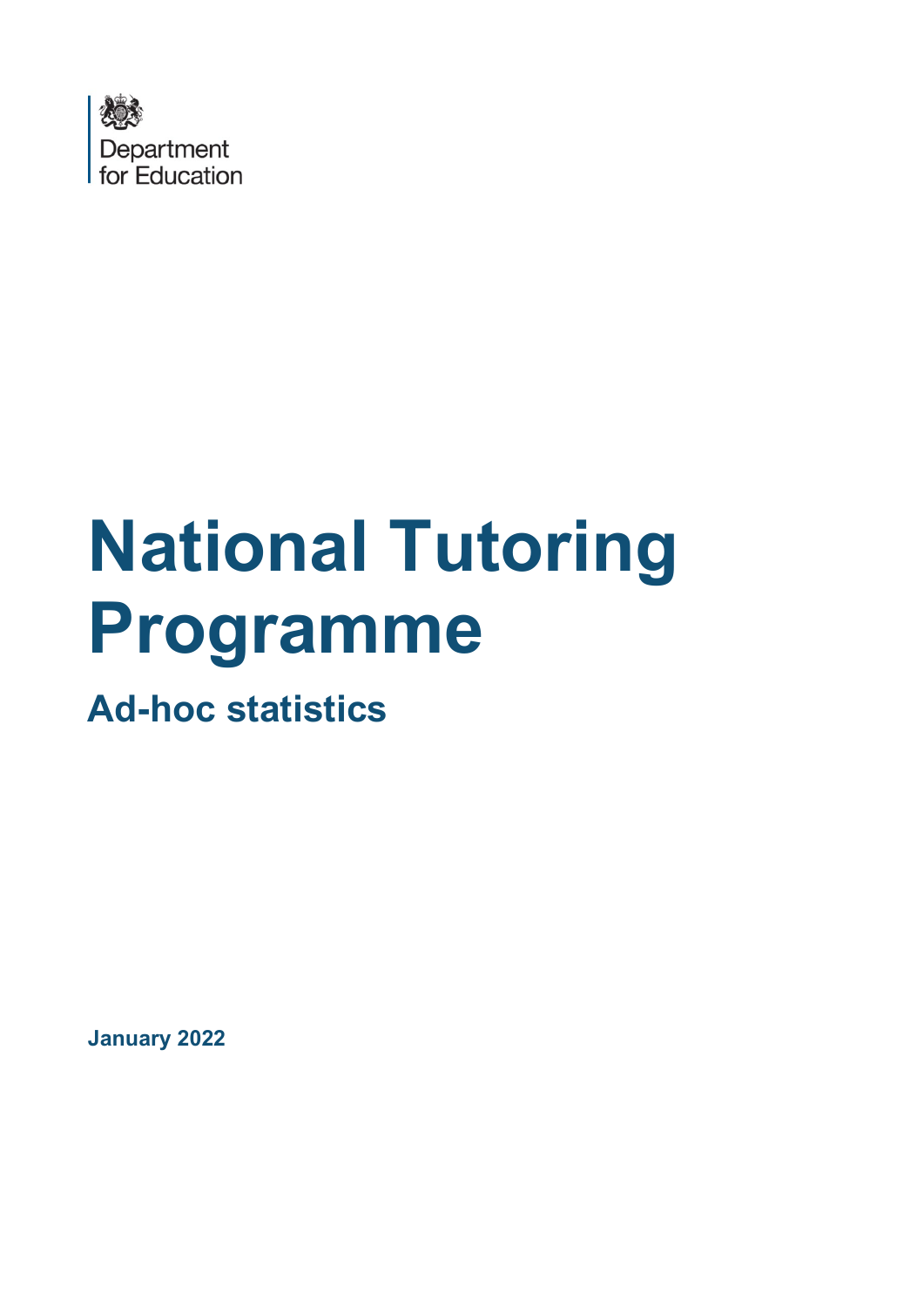# **Contents**

| <b>National Tutoring Programme</b>                                    | 3              |
|-----------------------------------------------------------------------|----------------|
| Academic year 2020 to 2021: final                                     | $\overline{4}$ |
| <b>Tuition partners</b>                                               | $\overline{4}$ |
| Academic mentors                                                      | 5              |
| Academic year 2021 to 2022: to date as at December 2021 (provisional) | 6              |
| School led tutoring                                                   | 6              |
| <b>Tuition partners</b>                                               | 8              |
| Academic mentors                                                      | 9              |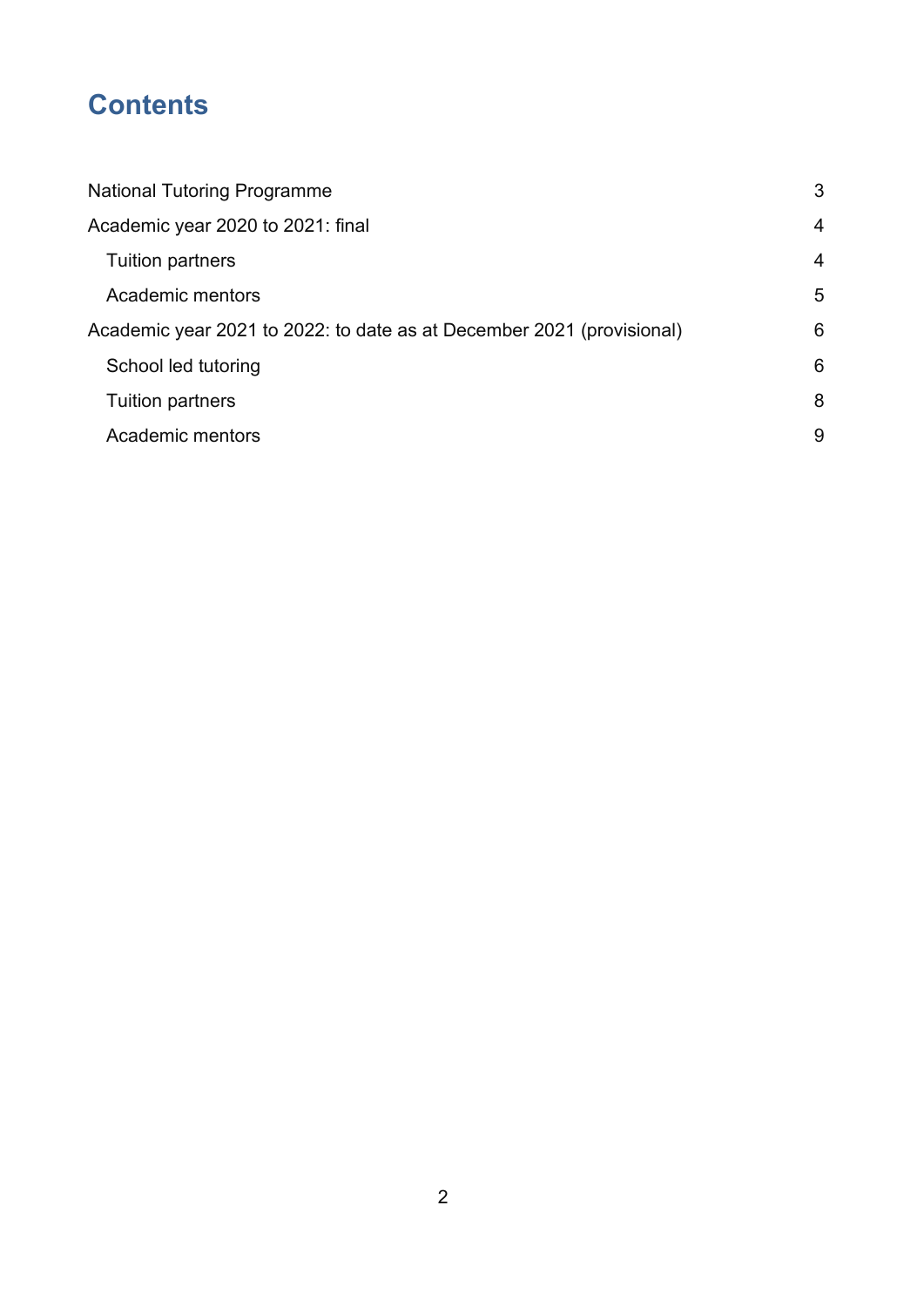# <span id="page-2-0"></span>**National Tutoring Programme**

The [National Tutoring Programme \(NTP\)](https://www.gov.uk/government/publications/national-tutoring-programme-ntp) is a scheme that provides support for pupils and students most affected by disruption to their education as a result of the coronavirus (COVID-19) pandemic.

In the 2020 to 2021 academic year, the NTP delivered support to schools via two routes:

- Tuition Partners: subsidised 15 hour tuition courses available through approved tuition providers
- Academic Mentors: salaried members of staff who work alongside existing school staff to provide subject-specific work, revision lessons and additional support

In the 2021 to 2022 academic year, funding has also been provided directly to schools for "School Led Tutoring", in addition to the Tuition Partner and Academic Mentor routes. School-led tutoring guidance is available on gov.uk to assist schools in understanding the eligibility criteria for the grant and how it should be used.

This publication contains details of how many courses of tutoring have been started by pupils since the National Tutoring Programme began in 2020. As most figures are estimates, we have given all figures to the nearest 1,000.

We intend to routinely publish data for each term shortly after the end of the term. The next data will be published after the end of the spring term, in May/June 2022.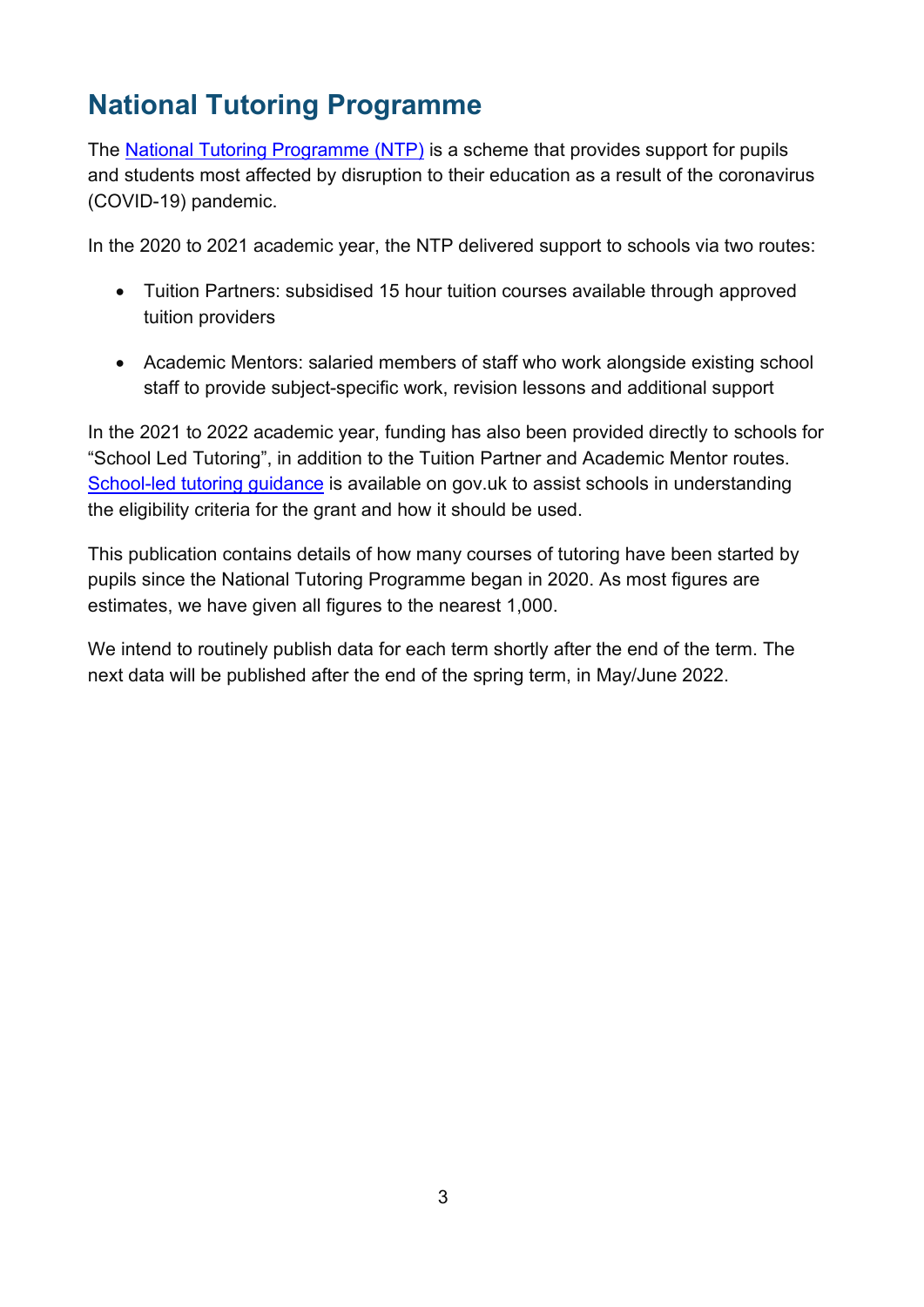# <span id="page-3-0"></span>**Academic year 2020 to 2021: final**

## <span id="page-3-1"></span>**Tuition partners**

As at 31st August 2021, an estimated **207,000 starts had been made by pupils** on courses of tuition provided through tuition partners in the 2020 to 2021 academic year.

### **Calculation methodology**

In the 2020 to 2021 academic year, the tuition partners pillar of the National Tutoring Programme was co-ordinated by the Education Endowment Foundation. Data was collected from tuition partners on how many pupils had been committed to, and of those how many had started, tutoring programmes.

Pupils are counted as starting a package of tuition when they have received at least one tuition session.

This figure for package starts may contain some duplication of individual pupils, whereby a pupil is counted more than once if they have received more than one package of tutoring. We have not made an assessment of how many individual pupils have received tutoring through tuition partners.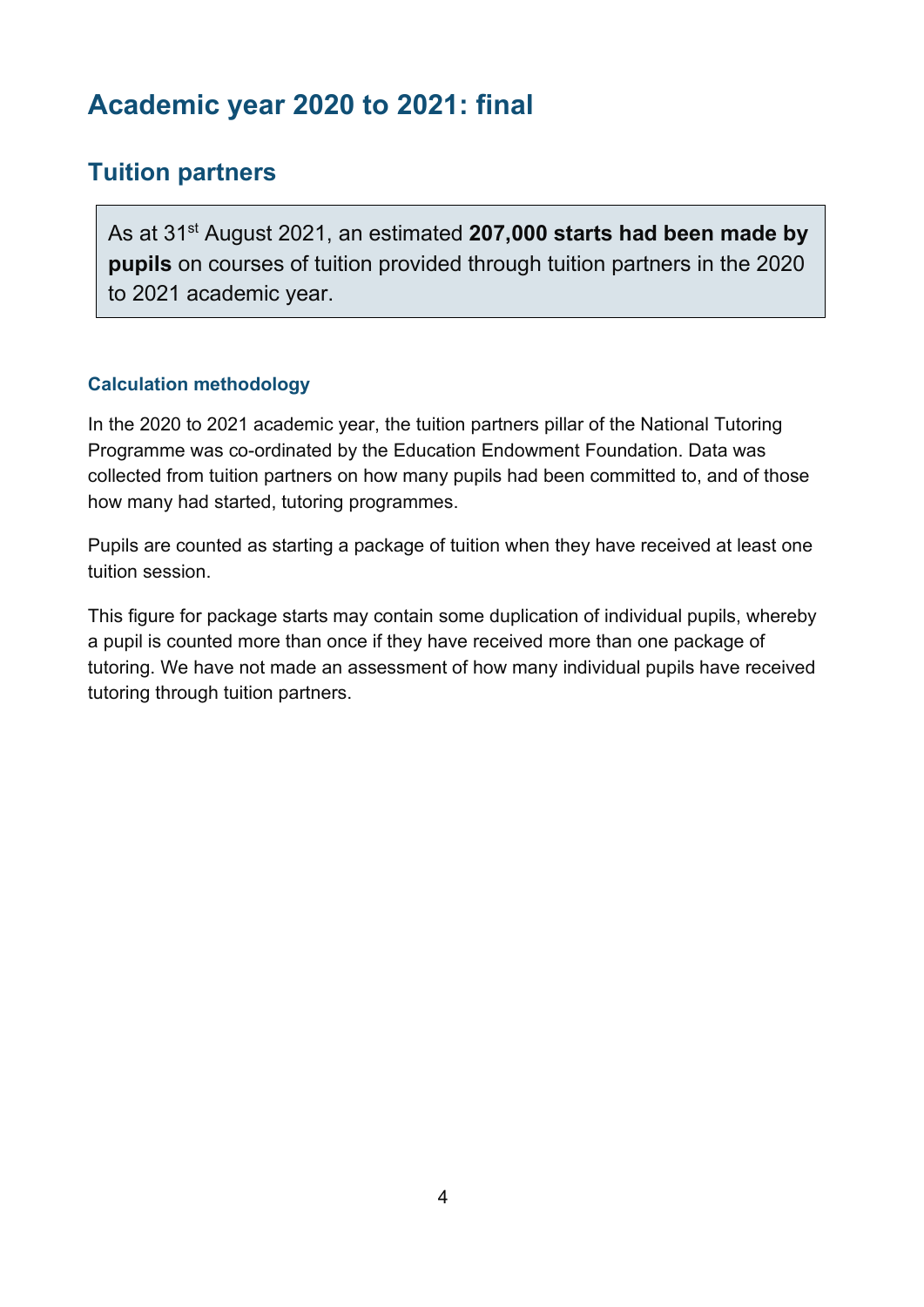## <span id="page-4-0"></span>**Academic mentors**

As at 31st August 2021, an estimated **104,000 starts had been made by pupils** on courses of tuition provided through academic mentors in the 2020 to 2021 academic year.

#### **Calculation methodology**

In the 2020 to 2021 academic year, the academic mentors pillar of the National Tutoring Programme was co-ordinated by TeachFirst.

Data on the number of pupils tutored by each mentor was collected from management information submitted by mentors in each quarter. The coverage of this information was not complete. Therefore an estimate of the total number of pupils tutored in each quarter was calculated, using the assumption that the average number of pupils tutored by nonresponding mentors was the same as the average number tutored by responding mentors.

This figure for package starts may contain some duplication of individual pupils, whereby a pupil is counted more than once if they have received more than one package of tutoring. We have not made an assessment of how many individual pupils have received tutoring through academic mentors.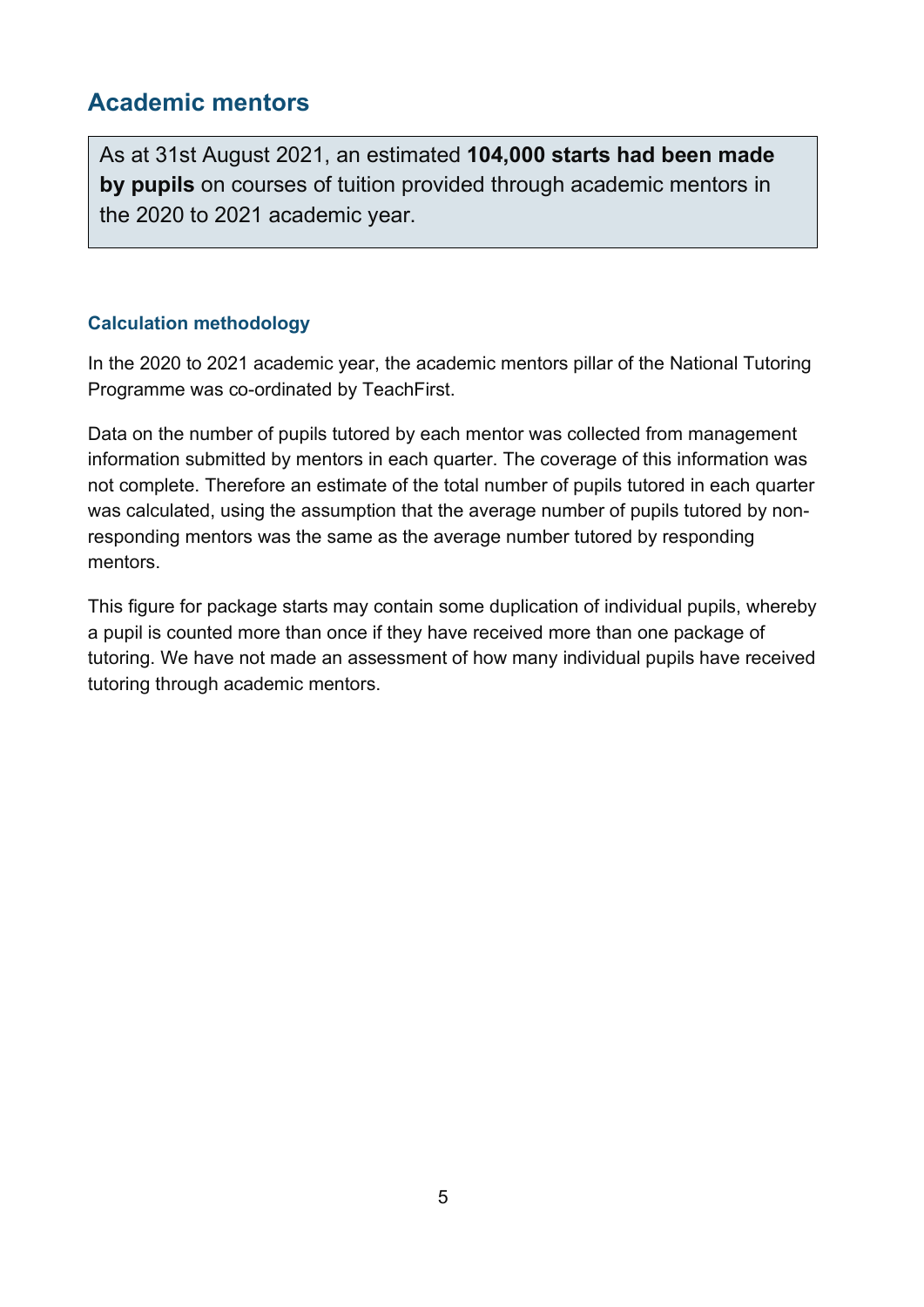# <span id="page-5-0"></span>**Academic year 2021 to 2022: to date as at December 2021 (provisional)**

## <span id="page-5-1"></span>**School led tutoring**

As at 1st December 2021, an estimated **230,000 starts had been made by pupils** on courses of tuition provided through school led tutoring in the 2021 to 2022 academic year.

#### **Calculation methodology**

We collect data on the uptake of school led tutoring approximately every four weeks through the [Educational Settings Status form.](https://www.gov.uk/guidance/how-to-complete-the-educational-setting-status-form)

The questions asked are:

- Is your school currently using the School-Led Tutoring grant to provide tuition?
- Since the beginning of the Autumn term, how many pupils have received tuition through the School-Led Tutoring grant in total?
- Since the beginning of the Autumn term, how many pupil hours of tuition have been delivered through the School-Led Tutoring grant in total?

The figure published here is estimated from the form schools completed on Wednesday 1st December. This is a non-compulsory survey; 50% of schools who have received a school led tutoring grant responded to these questions on 1st December.

A small number of outliers were removed (for example, where schools reported they had delivered more hours of tutoring than they had been funded for).

The responses on the numbers of pupils receiving school led tuition at the responding 50% of schools have been aggregated up to estimate how many pupils are receiving tutoring in total across all schools. We have assumed that the average number of pupils receiving tutoring at responding schools is equal to the average number of pupils receiving tutoring at non-responding schools. We did not find any evidence that responding and non-responding schools are significantly different in characteristics (for example size, phase, location). As such we did not feel it was necessary or appropriate to make any adjustment for non-response bias. This is consistent with how other data from the Educational Settings form is currently reported, for example absence rates. However, we will be able to make a significantly more nuanced assessment of the need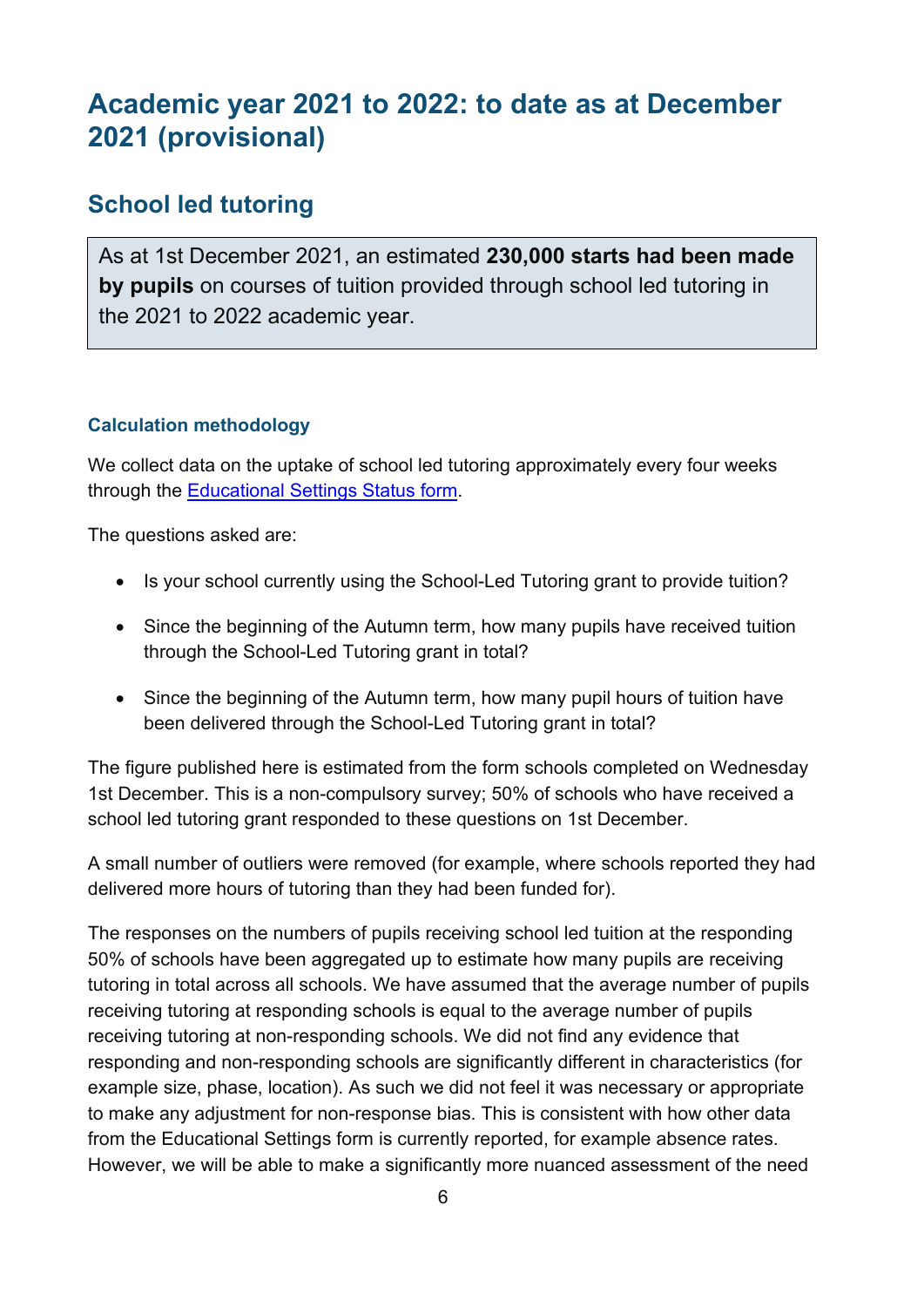for non-response corrections once we receive spring school census data which can be directly compared to the Educational Settings Status form responses and, if necessary, will update this methodology appropriately.

We currently estimate of a total of 207,000 pupils had started receiving tutoring as at 1<sup>st</sup> December 2021. This figure is provisional. We intend to publish final figures at the end of the academic year.

For school led tutoring, we receive data on the number of pupils undertaking tutoring at each school. This is different to what we receive for tuition partners and academic mentors, where there is potential that individual pupils are duplicated in the data as they are undertaking multiple courses of tutoring.

In order to make the figures consistent with those we receive for Tuition Partners and Academic Mentors (where pupils can be duplicated), we have additionally estimated how many package starts have been undertaken by these estimated 207,000 pupils.

We found evidence from the numbers of hours of tutoring reported by schools that in some cases, pupils have received more than 15 hours of tutoring, meaning that they have in effect started more than one package of tutoring. For example, some schools reported an average of in excess of 15 hours per pupil being delivered since the start of the academic year, meaning that at least some pupils must have received in excess of 15 hours tutoring. This could be because they are receiving tutoring in multiple subjects, or because they are receiving intensive tutoring in one subject which has totalled more than 15 hours.

We have estimated how many pupils this affects by assuming a distribution for the number of hours of tutoring delivered per pupil. This distribution is fairly narrow, i.e. we have assumed that most pupils at each school have received close to the average number of hours of tutoring for that school. Using this assumed distribution, we estimate that around 1 in 9 of the pupils who have started tutoring have started more than one package of tutoring. Therefore, we estimate that the total courses of tutoring started by pupils is likely to be in the region of 230,000. Again, we will be able to assess this estimate more accurately using data from the spring 2022 school census when it is available. As such this figure is provisional.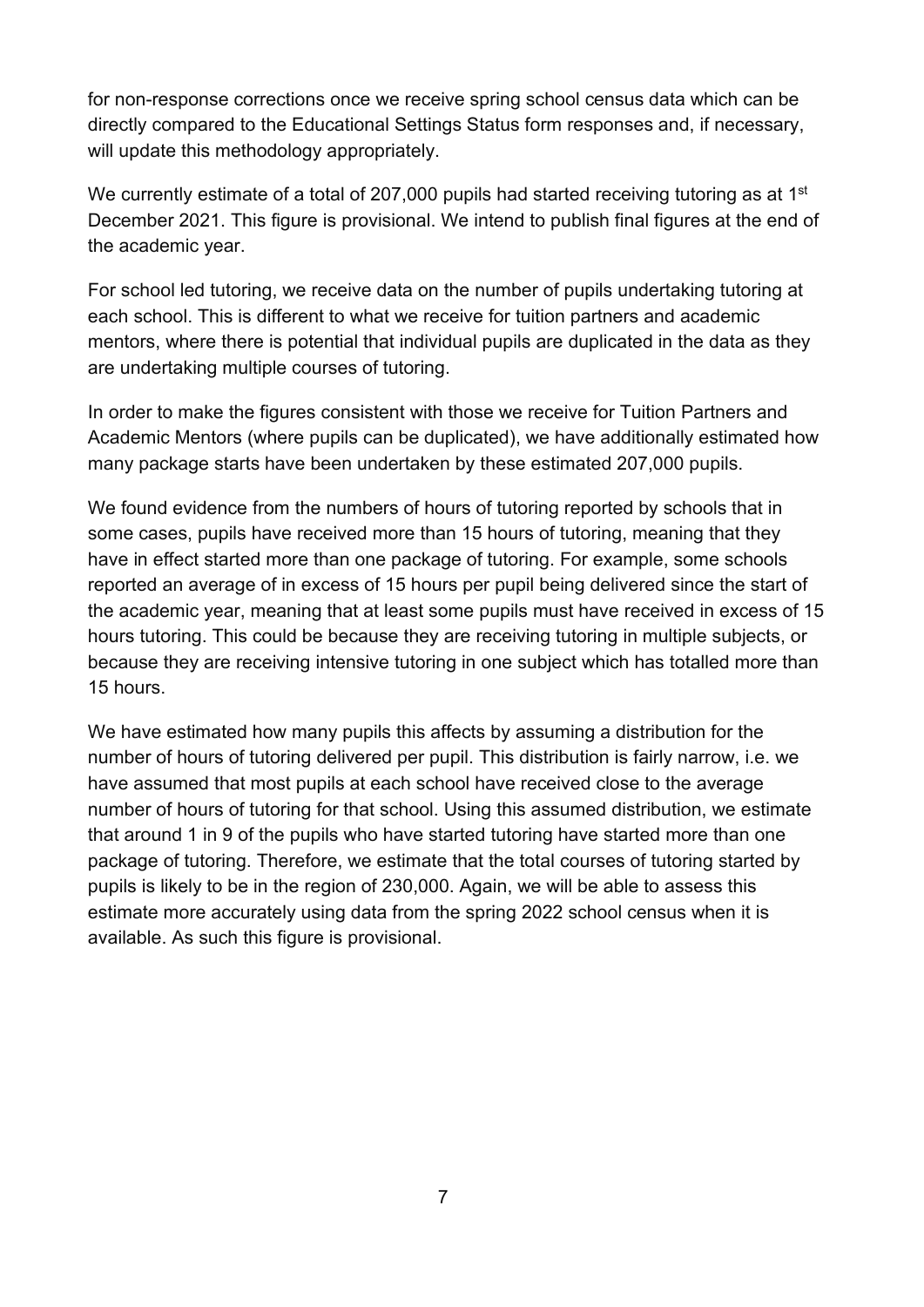## <span id="page-7-0"></span>**Tuition partners**

**Calculation methodology**

As at 12th December 2021, an estimated **52,000 starts had been made by pupils** on courses of tuition provided through tuition partners in the 2021 to 2022 academic year.

In the 2021 to 2022 academic year, the tuition partners pillar of the National Tutoring Programme is co-ordinated by Randstad, who provide management information to the DfE on a continuous basis.

Data pertaining to each order of a tuition package is collected by Randstad. To qualify as a 'start', there must be an order record and at least one timesheet of tuition attributed to that package.

This figure for package starts may contain some duplication of individual pupils, whereby a pupil is counted more than once if they have received more than one package of tutoring. We have not made an assessment of how many individual pupils have received tutoring through tuition partners.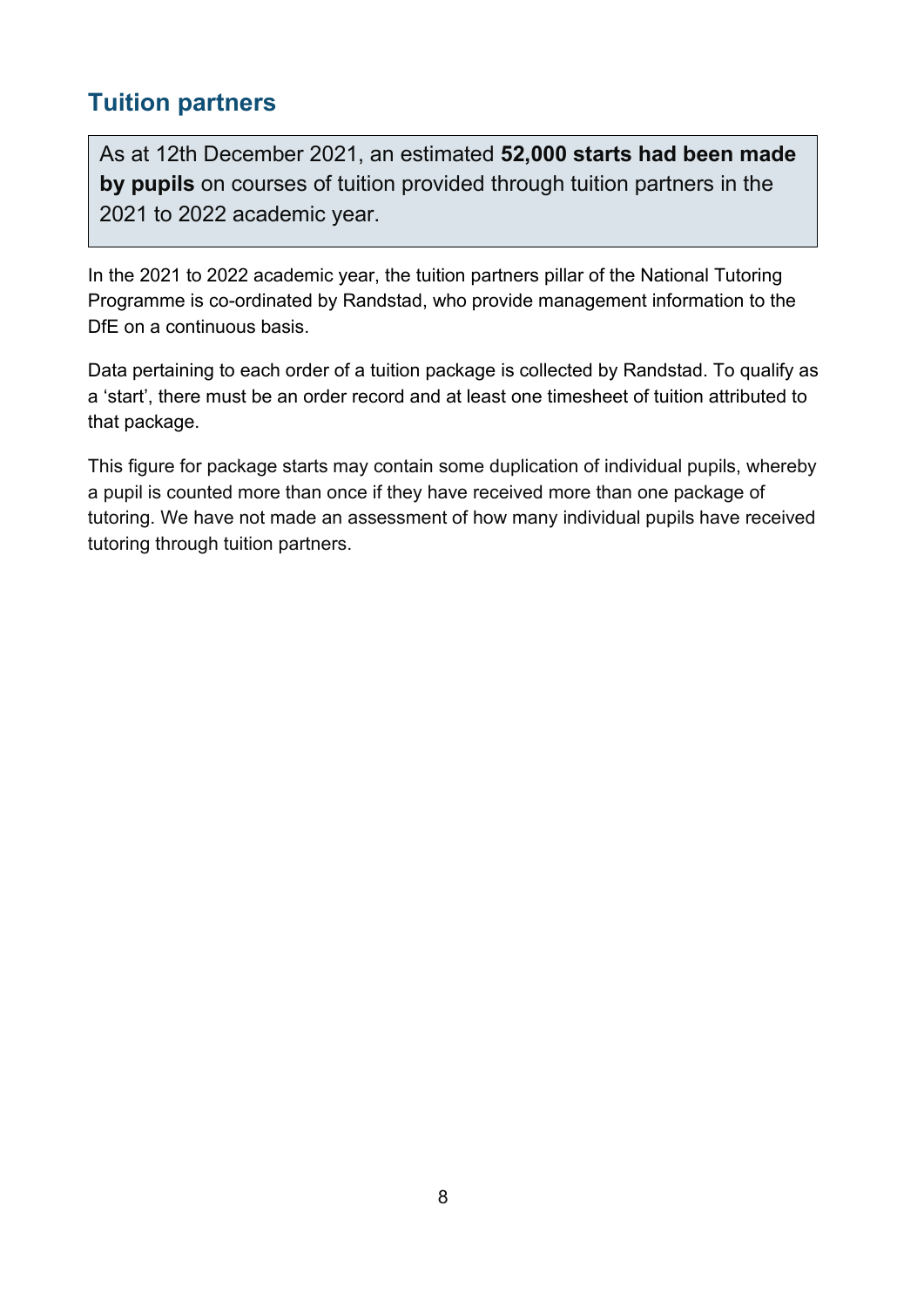## <span id="page-8-0"></span>**Academic mentors**

As at 12th December 2021, an estimated **20,000 starts had been made by pupils** on courses of tuition provided through academic mentors in the 2021 to 2022 academic year.

#### **Calculation methodology**

In the 2021 to 2022 academic year, the academic mentors pillar of the National Tutoring Programme is co-ordinated by Randstad, who provide management information to the DfE on a continuous basis.

Data pertaining to each package of tuition is collected from academic mentors by Randstad. To qualify as a 'start', there must be an record of the package and at least one timesheet of tuition attributed to that package.

Like in 2020 to 2021, the coverage of this information is not complete. We have taken the average number of recorded starts made by pupils per responding mentor, split by school phase. We have assumed the average number of pupil starts made under nonresponding mentors who have been in post at least two weeks is the same as the average number for responding mentors, for each phase. The figure given here is therefore an estimate based on the data available on the platform.

This figure for package starts may contain some duplication of individual pupils, whereby a pupil is counted more than once if they have received more than one package of tutoring. We have not made an assessment of how many individual pupils have received tutoring through academic mentors.